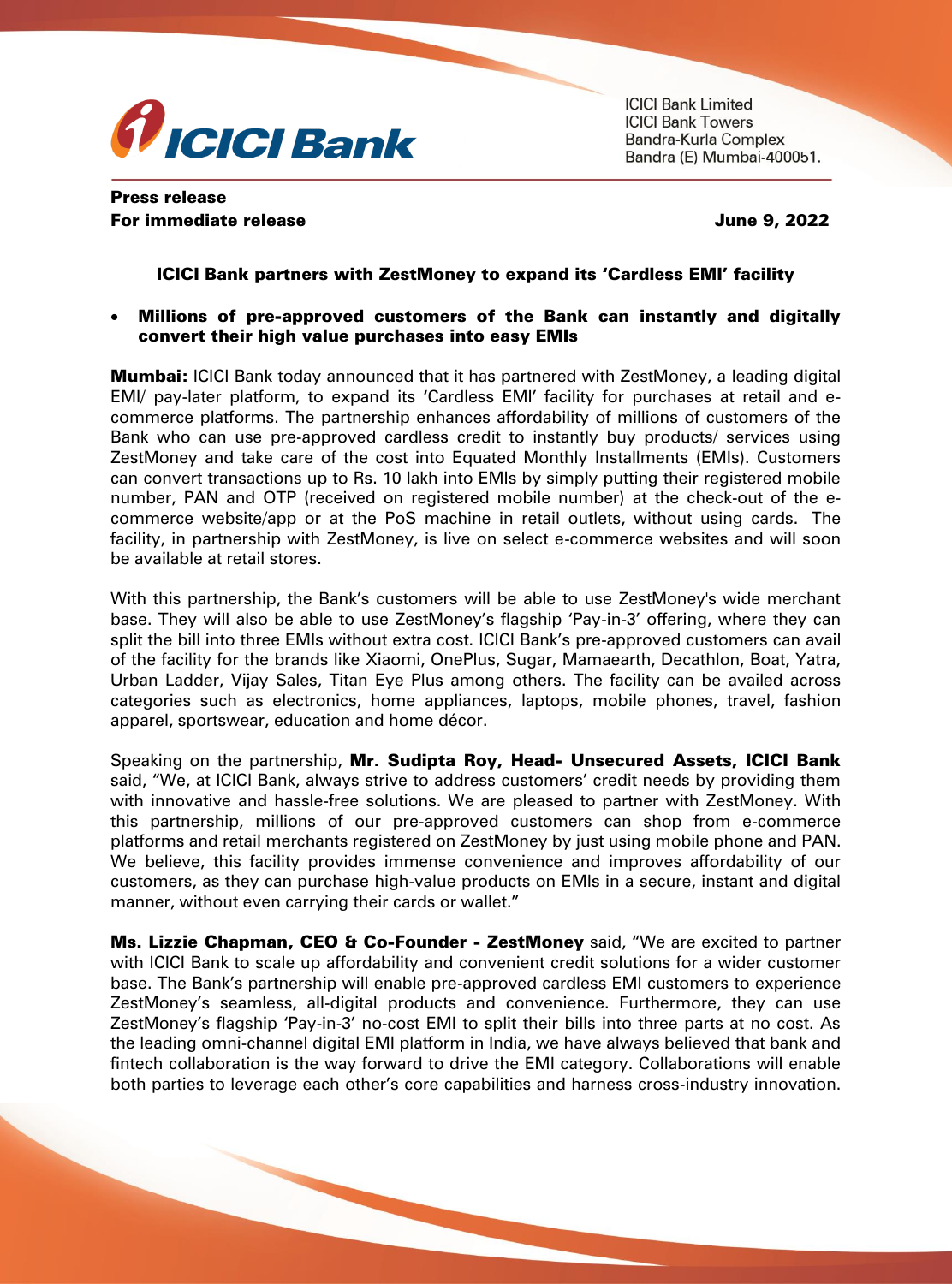

**ICICI Bank Limited ICICI Bank Towers** Bandra-Kurla Complex Bandra (E) Mumbai-400051.

We are certain that this partnership will help create a larger cardless EMI/digital pay-later category and scale it to its full potential."

ICICI Bank was the first bank to introduce 'Cardless EMI' facility in 2020 to offer cashless purchases. Since the launch of 'Cardless EMI', ICICI Bank has received an encouraging response from the customers. Some of the leading categories for 'Cardless EMI' are ecommerce shopping platforms, travel, education, insurance, healthcare & wellness and fashion apparels. ICICI Bank customers in metro cities like Bengaluru, Hyderabad, Mumbai, Chennai, Delhi, and other prominent cities like Ahmedabad, Jaipur, Lucknow, Gurugram, Noida, Ghaziabad, Nagpur, Mysuru and Coimbatore have been availing of the facility. Customers in the age group of 25 – 35 have shown early adoptions.

### Key benefits of 'ICICI Bank Cardless EMI' facility:

- Wide transaction limit: Customers can get pre-approved limit for purchases up to Rs.10 lakh
- No-cost EMI / Low cost EMI: Customers get no cost or low cost EMI on leading brands at top retailers without using cards
- No processing fee: Customers do not have to pay any processing fee for this facility
- Flexible tenures: Customers can select tenures of their choice from three to 15 months
- **Digital process:** The process is completely digital, contactless and secure

#### Here are simple steps to avail the facility on e-commerce websites:

- Choose the products or services > Choose ZestMoney and 'Cardless EMI' as the payment option
- Enter registered mobile number > enter PAN > enter the OTP
- Transaction gets approved at this stage instantly

For media queries, write to [corporate.communications@icicibank.com](mailto:corporate.communications@icicibank.com)

For news and updates, visit [www.icicibank.com](http://secure-web.cisco.com/1NCo0DTVQxn0uR78921QzNBwaNrmpNG6tbBocaOs1m87y2wv4zrf68kB-7E5VeZUjVGKNSrBPOOWcCxt3FVfC1NRzjCLEuF03oIITma3NHxILZ_eK3UgGlwJJIzuG1mK1HywY8wjv75Yy1g-krGbJKISkc8RmLivcwPDPayvE_cL23OTuX2-it7x8M17Mp1Jki4m3fj5BojS0OWEsAmQdxz86MYZBfDjbqw8X7THZ2cFldeiNv9w2kI1k594fkyrsmC4469DEJ7VvekBBpLZKepMM-y0bMzD4B6lv3yc784Stla2B1ysdR0yRxUW8IVuU/http%3A%2F%2Fwww.icicibank.com) and follow us on twitter at [www.twitter.com/ICICIBank](http://secure-web.cisco.com/1YjjvUjkMUVSw2d4DMf4Fqzh3leyZzTyv-T-VWX6th3MaD1iiNDb-BHnj9jS1gJ56xPHYL8kxjphIN5x7Fe7s0BoCr4uTfaKrkH04Iym23TuSDv2ip2pe2tnXGGSiGq_NeeM3qRbGUQaGncqw4sOmqUTXpXASzk4KRmr5DNZ1kGTX8WsFef71mU6e-3wL7pZXCJX-eVoX30A1nXELa_Pl5l8iCxVgHLmLHSLgLM8581m8Hc4NM87Ja69MdLFSRO5gfowoEnM6fNzmvRliJ_zioORHQ7fAgjIXFsTxhRYMKe99n95yy8T37NOU9qwYnanY/http%3A%2F%2Fwww.twitter.com%2FICICIBank)

About ICICI Bank: ICICI Bank Ltd (BSE: ICICIBANK, NSE: ICICIBANK and NYSE:IBN) is a leading private sector bank in India. The Bank's total assets stood at ₹ 14,11,298 crore at March 31, 2022.

About ZestMoney: ZestMoney is India's leading and fastest-growing EMI/Pay Later network. ZestMoney is deeply integrated with the largest merchants in India including Amazon, Flipkart, Myntra, MakeMyTrip and Nykaa increasing the affordability of their products and helping them facilitate frictionless sales at a higher conversion rate to a larger base of customers. We also have the largest network of merchants with 10,000+ online partners, 75,000 physical stores, making the company a market leader in the space. ZestMoney has built a platform that integrates mobile technology, digital banking, and artificial intelligence, enabling people to apply for and get a digital credit line within seconds.